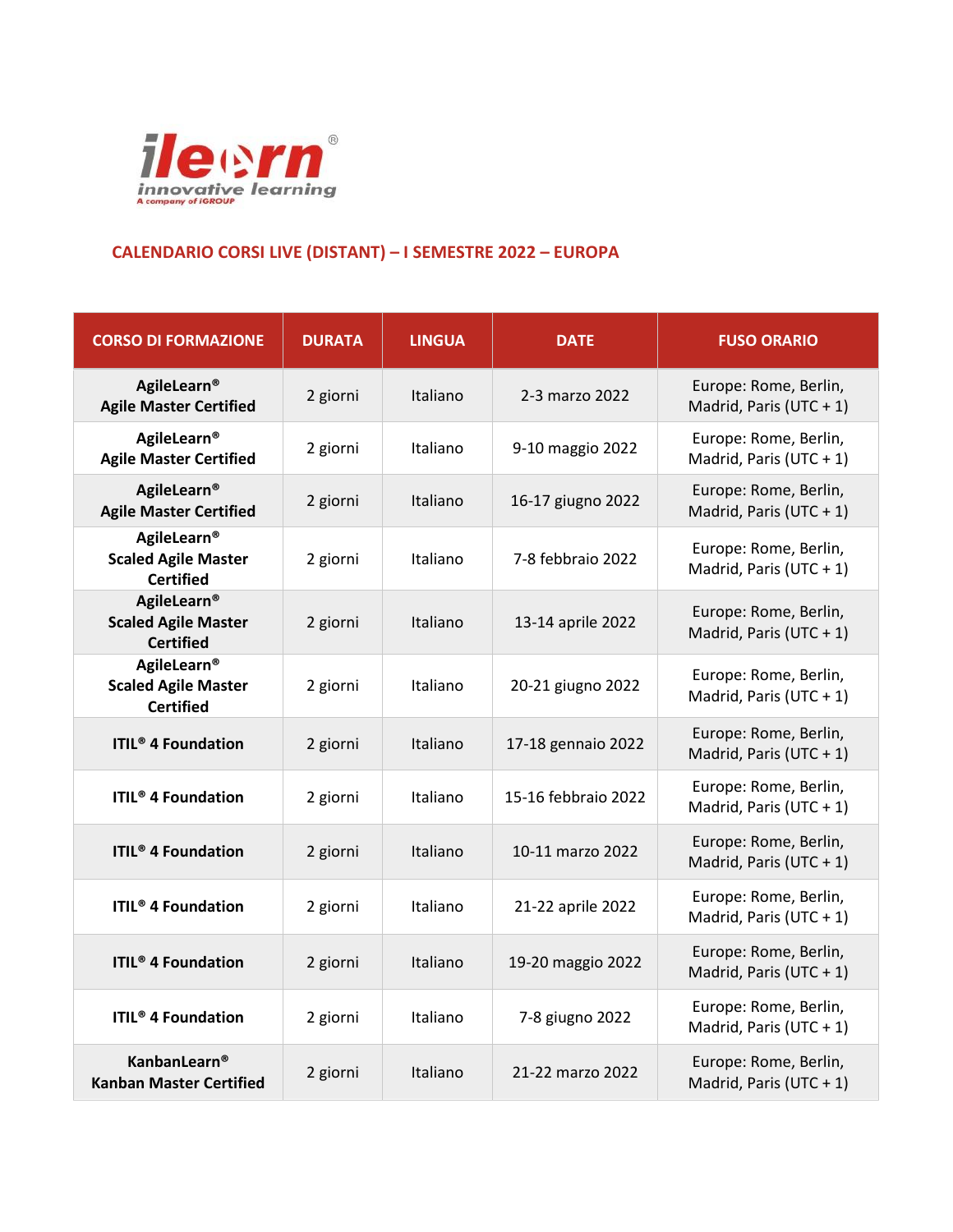| <b>KanbanLearn®</b><br><b>Kanban Master Certified</b>                | 2 giorni             | Italiano | 2-3 maggio 2022                                                                     | Europe: Rome, Berlin,<br>Madrid, Paris (UTC + $1$ ) |
|----------------------------------------------------------------------|----------------------|----------|-------------------------------------------------------------------------------------|-----------------------------------------------------|
| <b>KanbanLearn®</b><br><b>Kanban Master Certified</b>                | 2 giorni             | Italiano | 16-17 giugno 2022                                                                   | Europe: Rome, Berlin,<br>Madrid, Paris (UTC + 1)    |
| <b>PMP<sup>®</sup> Exam Preparation</b>                              | 16 mezze<br>giornate | Italiano | 8, 10, 15, 17, 22, 24<br>febbraio 2022<br>1,3,8,10,15,17,22,24,<br>29,31 marzo 2022 | Europe: Rome, Berlin,<br>Madrid, Paris (UTC + 1)    |
| <b>PRINCE2<sup>®</sup> 5th edition</b><br><b>Foundation</b>          | 3 giorni             | Italiano | 19-21 gennaio 2022                                                                  | Europe: Rome, Berlin,<br>Madrid, Paris (UTC + 1)    |
| <b>PRINCE2<sup>®</sup></b> 5th edition<br><b>Foundation</b>          | 3 giorni             | Italiano | 9-11 febbraio 2022                                                                  | Europe: Rome, Berlin,<br>Madrid, Paris (UTC + $1$ ) |
| <b>PRINCE2<sup>®</sup></b> 5th edition<br><b>Foundation</b>          | 3 giorni             | Italiano | 21-23 marzo 2022                                                                    | Europe: Rome, Berlin,<br>Madrid, Paris (UTC + 1)    |
| <b>PRINCE2<sup>®</sup></b> 5th edition<br><b>Foundation</b>          | 3 giorni             | Italiano | 6-8 aprile 2022                                                                     | Europe: Rome, Berlin,<br>Madrid, Paris (UTC + $1$ ) |
| <b>PRINCE2<sup>®</sup> 5th edition</b><br><b>Foundation</b>          | 3 giorni             | Italiano | 2-4 maggio 2022                                                                     | Europe: Rome, Berlin,<br>Madrid, Paris (UTC + $1$ ) |
| <b>PRINCE2<sup>®</sup> 5th edition</b><br><b>Foundation</b>          | 3 giorni             | Italiano | 15-17 giugno 2022                                                                   | Europe: Rome, Berlin,<br>Madrid, Paris (UTC + $1$ ) |
| <b>ScrumLearn®</b><br><b>Scrum Developer Certified</b>               | 2 giorni             | Italiano | 15-16 febbraio 2022                                                                 | Europe: Rome, Berlin,<br>Madrid, Paris (UTC + 1)    |
| <b>ScrumLearn®</b><br><b>Scrum Developer Certified</b>               | 2 giorni             | Italiano | 20-21 aprile 2022                                                                   | Europe: Rome, Berlin,<br>Madrid, Paris (UTC + $1$ ) |
| <b>ScrumLearn®</b><br><b>Scrum Developer Certified</b>               | 2 giorni             | Italiano | 28-29 giugno 2022                                                                   | Europe: Rome, Berlin,<br>Madrid, Paris (UTC + 1)    |
| <b>ScrumLearn®</b><br><b>Scrum Master Certified</b>                  | 2 giorni             | Italiano | 24-25 gennaio 2022                                                                  | Europe: Rome, Berlin,<br>Madrid, Paris (UTC + $1$ ) |
| <b>ScrumLearn®</b><br><b>Scrum Master Certified</b>                  | 2 giorni             | Italiano | 9-10 marzo 2022                                                                     | Europe: Rome, Berlin,<br>Madrid, Paris (UTC + 1)    |
| <b>ScrumLearn®</b><br><b>Scrum Master Certified</b>                  | 2 giorni             | Italiano | 18-19 maggio 2022                                                                   | Europe: Rome, Berlin,<br>Madrid, Paris (UTC + $1$ ) |
| <b>ScrumLearn®</b><br><b>Scrum Master Certified</b>                  | 2 giorni             | Italiano | 23-24 giugno 2022                                                                   | Europe: Rome, Berlin,<br>Madrid, Paris (UTC + 1)    |
| <b>ScrumLearn®</b><br><b>Scrum Product Owner</b><br><b>Certified</b> | 2 giorni             | Italiano | 20-21 gennaio 2022                                                                  | Europe: Rome, Berlin,<br>Madrid, Paris (UTC + $1$ ) |